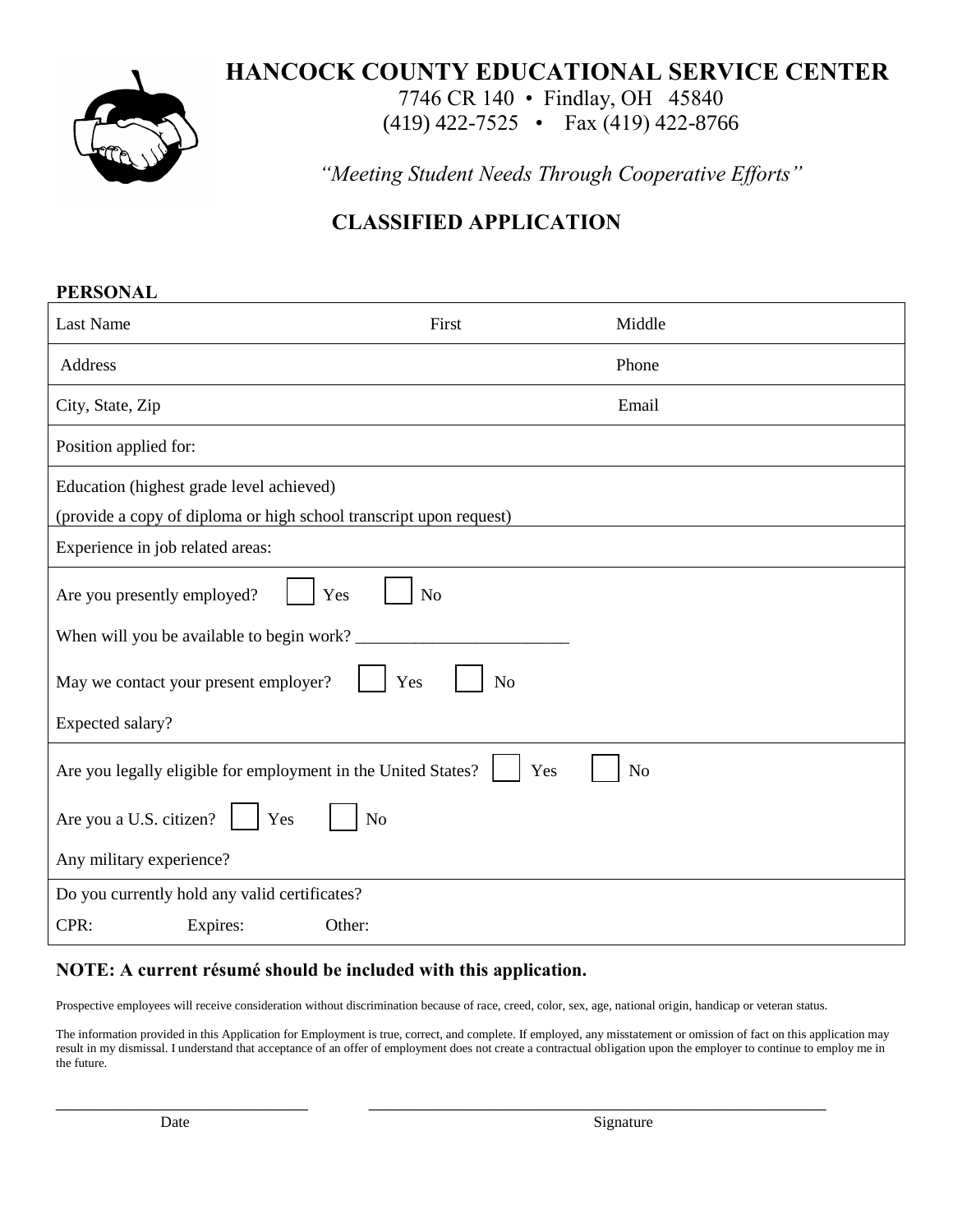#### **EDUCATION**

| School      | Name and Location | Dates Attended | Major/Minor | Sem. Hours | Certificate |
|-------------|-------------------|----------------|-------------|------------|-------------|
| College     |                   |                |             |            |             |
|             |                   |                |             |            |             |
| High School |                   |                |             |            |             |
|             |                   |                |             |            |             |
| Other       |                   |                |             |            |             |
|             |                   |                |             |            |             |

\_\_\_\_\_\_\_\_\_\_\_\_\_\_\_\_\_\_\_\_\_\_\_\_\_\_\_\_\_\_\_\_\_\_\_\_\_\_\_\_\_\_\_\_\_\_\_\_\_\_\_\_\_\_\_\_\_\_\_\_\_\_\_\_\_\_\_\_\_\_\_\_\_\_\_\_\_\_\_\_\_\_\_\_\_\_\_\_\_\_\_\_\_\_\_\_\_\_

Licenses held and expiration dates : \_\_\_\_\_\_\_\_\_\_\_\_\_\_\_\_\_\_\_\_\_\_\_\_\_\_\_\_\_\_\_\_\_\_\_\_\_\_\_\_\_\_\_\_\_\_\_\_\_\_\_\_\_\_\_\_

### **QUALIFICATIONS**

In your own handwriting, describe your assets that make you the best qualified candidate: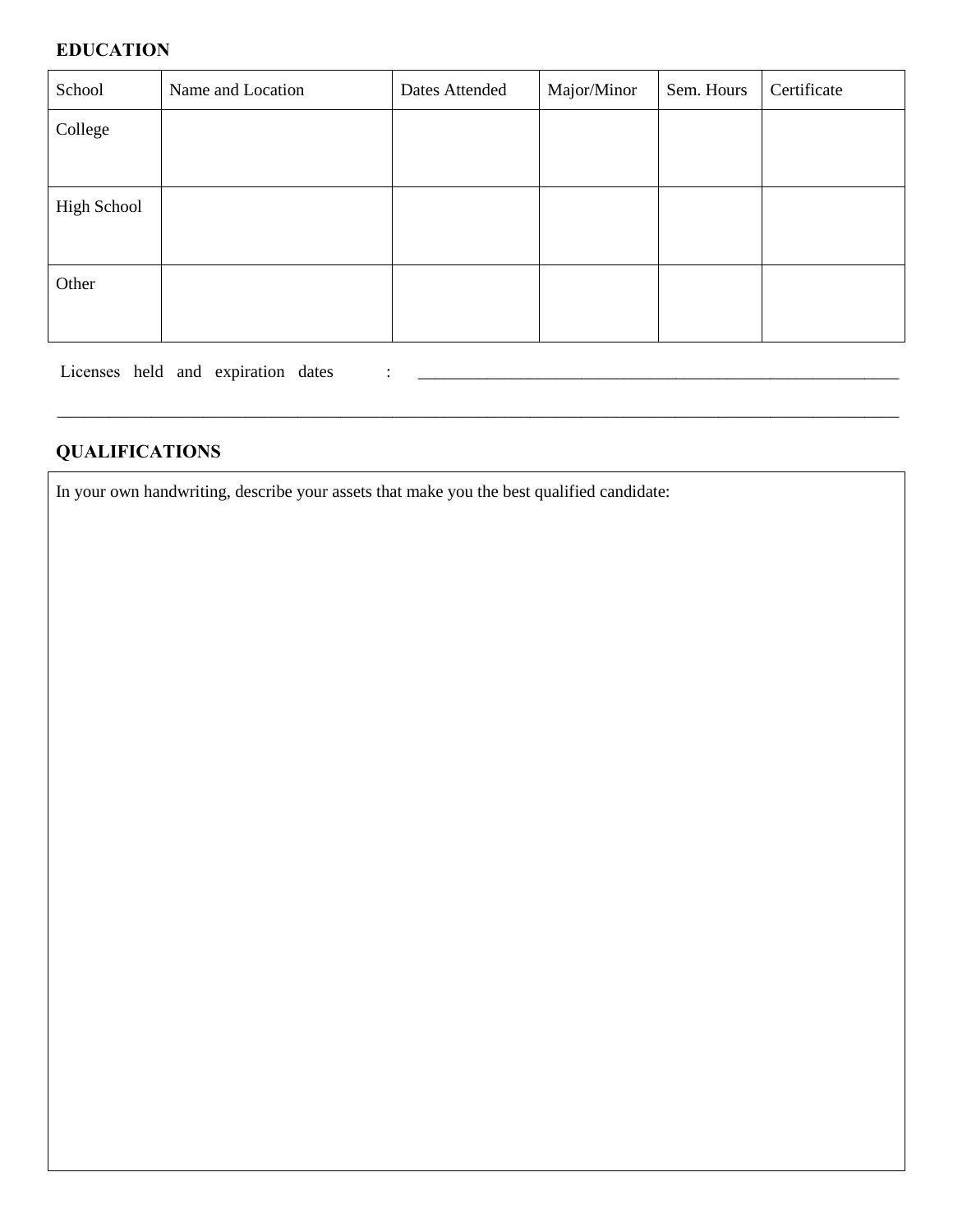## PREVIOUS EMPLOYMENT (Begin with most recent first)

| Employer                                                                                                                                                                                                                                                                                                           | Phone                 |    |
|--------------------------------------------------------------------------------------------------------------------------------------------------------------------------------------------------------------------------------------------------------------------------------------------------------------------|-----------------------|----|
| Address                                                                                                                                                                                                                                                                                                            | Employed (Month/Year) |    |
|                                                                                                                                                                                                                                                                                                                    | From                  | To |
| Name of Supervisor                                                                                                                                                                                                                                                                                                 |                       |    |
| Job Title/Description of Work:                                                                                                                                                                                                                                                                                     | Reason for Leaving:   |    |
| Employer                                                                                                                                                                                                                                                                                                           | Phone                 |    |
| Address                                                                                                                                                                                                                                                                                                            | Employed (Month/Year) |    |
|                                                                                                                                                                                                                                                                                                                    | From                  | To |
| Name of Supervisor                                                                                                                                                                                                                                                                                                 |                       |    |
| Job Title/Description of Work:                                                                                                                                                                                                                                                                                     | Reason for Leaving:   |    |
|                                                                                                                                                                                                                                                                                                                    |                       |    |
| REFERENCES: Persons qualified to answer questions concerning your qualifications for the position you are applying for with this                                                                                                                                                                                   |                       |    |
|                                                                                                                                                                                                                                                                                                                    |                       |    |
|                                                                                                                                                                                                                                                                                                                    |                       |    |
|                                                                                                                                                                                                                                                                                                                    |                       |    |
| ,我们也不能在这里的人,我们也不能在这里的人,我们也不能在这里的人,我们也不能在这里的人,我们也不能在这里的人,我们也不能在这里的人,我们也不能在这里的人,我们也                                                                                                                                                                                                                                  |                       |    |
|                                                                                                                                                                                                                                                                                                                    |                       |    |
|                                                                                                                                                                                                                                                                                                                    |                       |    |
|                                                                                                                                                                                                                                                                                                                    |                       |    |
|                                                                                                                                                                                                                                                                                                                    |                       |    |
|                                                                                                                                                                                                                                                                                                                    |                       |    |
| application. References will be checked for all HCESC hired staff.<br>1.                                                                                                                                                                                                                                           |                       |    |
|                                                                                                                                                                                                                                                                                                                    |                       |    |
|                                                                                                                                                                                                                                                                                                                    |                       |    |
| 3. Name: $\frac{1}{2}$ $\frac{1}{2}$ $\frac{1}{2}$ $\frac{1}{2}$ $\frac{1}{2}$ $\frac{1}{2}$ $\frac{1}{2}$ $\frac{1}{2}$ $\frac{1}{2}$ $\frac{1}{2}$ $\frac{1}{2}$ $\frac{1}{2}$ $\frac{1}{2}$ $\frac{1}{2}$ $\frac{1}{2}$ $\frac{1}{2}$ $\frac{1}{2}$ $\frac{1}{2}$ $\frac{1}{2}$ $\frac{1}{2}$ $\frac{1}{2}$ $\$ |                       |    |
|                                                                                                                                                                                                                                                                                                                    |                       |    |
| <u>,这就是这个人的人,我们就是这个人的人,我们就是这个人的人,我们就是这个人的人,我们就是这个人的人,我们就是这个人的人,我们就是这个人的人,我们就是</u>                                                                                                                                                                                                                                  |                       |    |